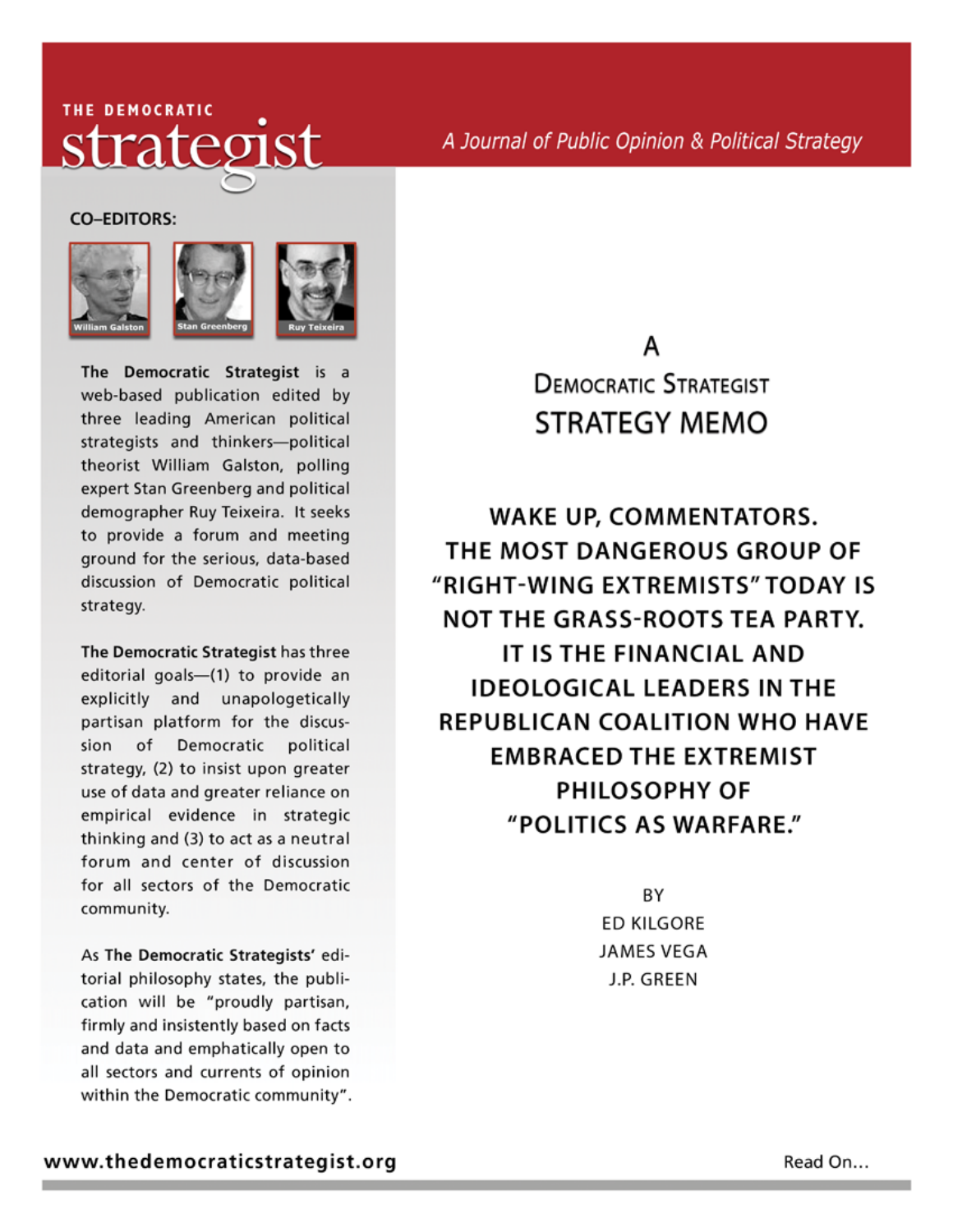

**A TDS Strategy Memo: Wake up, commentators. The most dangerous group of "right-wing extremists" today is not the grass-roots tea party. It is the financial and ideological leaders in the Republican coalition who have embraced the extremist philosophy of "politics as warfare."**  *By Ed Kilgore, James Vega and J.P. Green*

In recent days the mainstream media has been rapidly converging on a new common wisdom—a set of clichés that they will use to frame the rest of the campaign for the Republican nomination and the election of 2012. This new common wisdom portrays the intra–Republican struggle as one between more moderate and extreme wings of the party, with "pragmatic" Republican elites seeking a candidate who can beat Obama in opposition to the more "extremist" fringe elements and candidates of the grass-roots Tea Party.

It is inevitable that the mainstream media will find this image utterly irresistible. It not only serves their personal and professional needs but also reinforces their ideological preconceptions.

The image of *"Republican elites as pragmatic, the tea party fringe as extreme"* suits commentators' personal and professional needs because it allows them to be publicly disdainful of "extremism" without ever having to actually use the term to describe any powerful and significant figure in the Republican coalition who might be in a position to retaliate. A suggestion of "extremism" directed against anyone in this latter group is a social —and possibly career-damaging—faux pas that mainstream journalists will take every imaginable step to avoid.

At the same time, the *"Elites as pragmatic, grass roots as extreme"* image also validates mainstream commentators' essentially condescending view of political life, in which "extremists" are always scruffy, largely disreputable individuals on the lower rungs of society—the kind of people who live in trailer parks and rant incoherently about the second amendment. Wealthy, powerful and influential "movers and shakers" within the Republican world, on the other hand, regardless of their actual views, are still invariably accorded respect as essentially serious and sensible individuals.

There is nothing new about this pattern of behavior among the mainstream media. It follows the same pattern as the *"both sides are equally to blame"* clichés about partisan gridlock and *"dysfunctional government."* Writers and commentators who, in private, will cheerfully concede that, of course, the crisis is fundamentally the fault of Republican intransigence will then fall back on *"both sides are equally to blame"* clichés in their public writing—not only to avoid charges of liberal bias but also to portray themselves as impartial and intellectually superior observers of all career politicians.

There is, unfortunately, one major problem with this *"elites as pragmatic, fringe as extreme"* view: it is deeply, profoundly and fundamentally wrong. The most dangerous group of political extremists today is not the grass roots supporters of the Tea Party. It is the major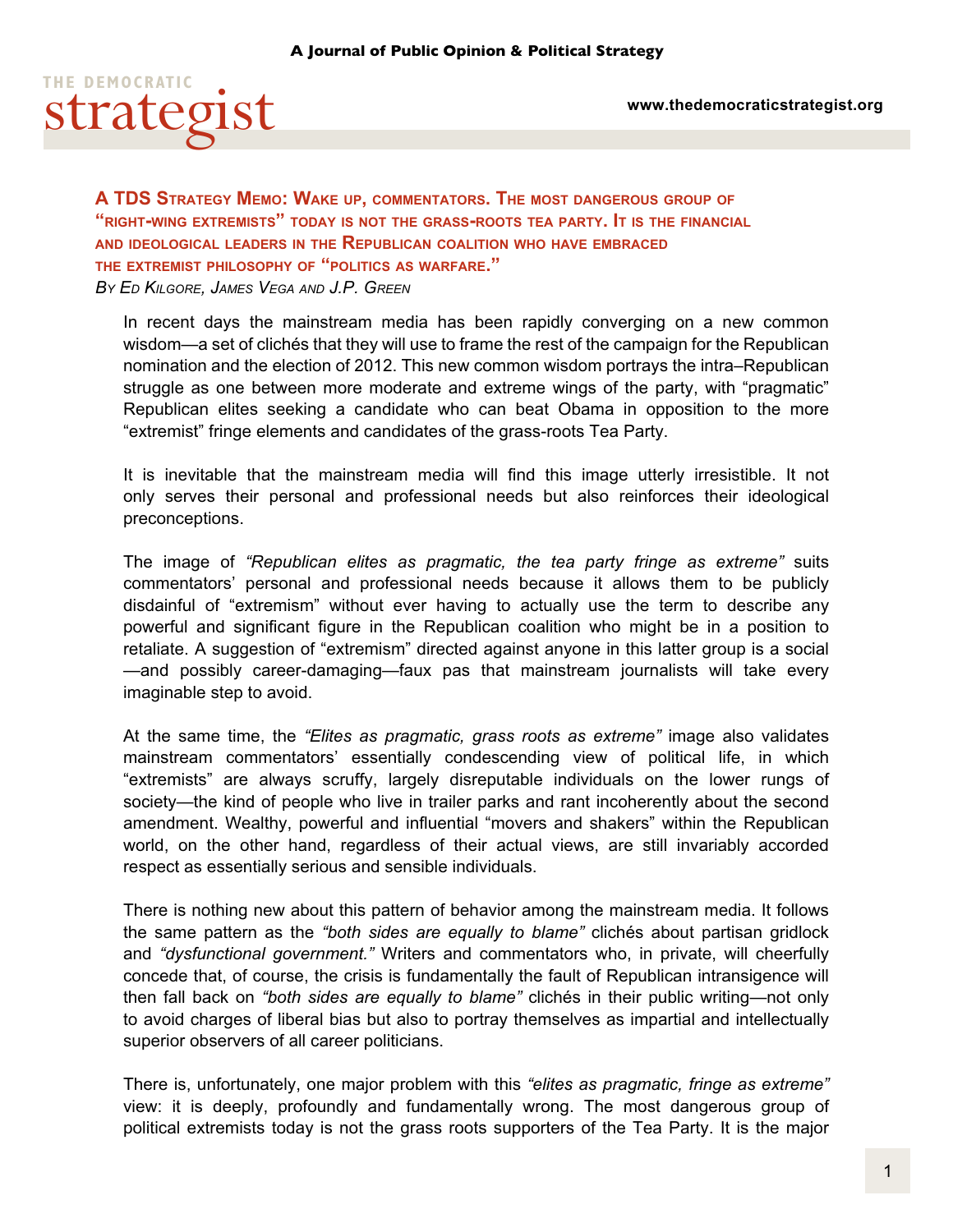sector of the Republican financial and ideological elite who have embraced the philosophy of "politics as warfare."

To see why this is so, it is necessary to very clearly distinguish between two entirely distinct meanings of the term "extremism." On the one hand, it is possible for a person or political party to hold a wide variety of very "extreme" opinions on issues. These views may be crackpot (e.g. "abolish paper money) or repugnant ("deny non-insured children medical care"). But as long as the individual or political party that holds these views conducts itself within the norms and rules of a democratic society, this, in itself, does not lead such groups or individuals to be described as "political extremists" by the media or society in general.

Libertarians and the Libertarian Party offer the best illustration. Vast numbers of Americans consider many libertarian views "extreme." But, because the libertarians conduct themselves within the norms and rules of a democratic society, they are virtually never described by the media as "political extremists".

The alternative definition of the term "political extremists" refers to political parties or individuals who do not accept the norms, rules and constraints of democratic society. They embrace a view of *"politics as warfare"* and of political opponents as literal *"enemies"* who must be crushed. Extremist political parties based on the *politics as warfare* philosophy emerged on both the political left and right at various times in the  $20<sup>th</sup>$  century in many different countries and circumstances.

Despite their ideological diversity, extremist political parties share a large number<sup>1</sup> of common characteristics, one critical trait being a radically different conception of the role and purpose of the political party itself in a democratic society.

In the *politics as warfare* perspective a political party's objective is defined as the conquest and seizure of power and not sincere collaboration in democratic governance. The party is viewed as a combat organization whose goal is to defeat an enemy, not a governing organization whose job is to faithfully represent the people who voted for it. Political debate and legislative maneuvering are seen not as the means to achieve ultimate compromise, but as forms of combat whose objective is total victory.

This basic conception of the role of political parties leads to the justification and use of two profoundly anti-democratic strategies.

First, in the *politics as warfare* perspective it is a legitimate strategy for a political party to paralyze the workings of government in order to prevent a democratically elected government of an opposing party from implementing the platform on which it was elected. In the *politics as warfare* perspective the extremist political party accepts no responsibility for stability engineering the failure of the existing government is absolutely paramount and any negative consequences that may occur in the process represent a kind of "collateral damage" that must be accepted as inevitable in warfare.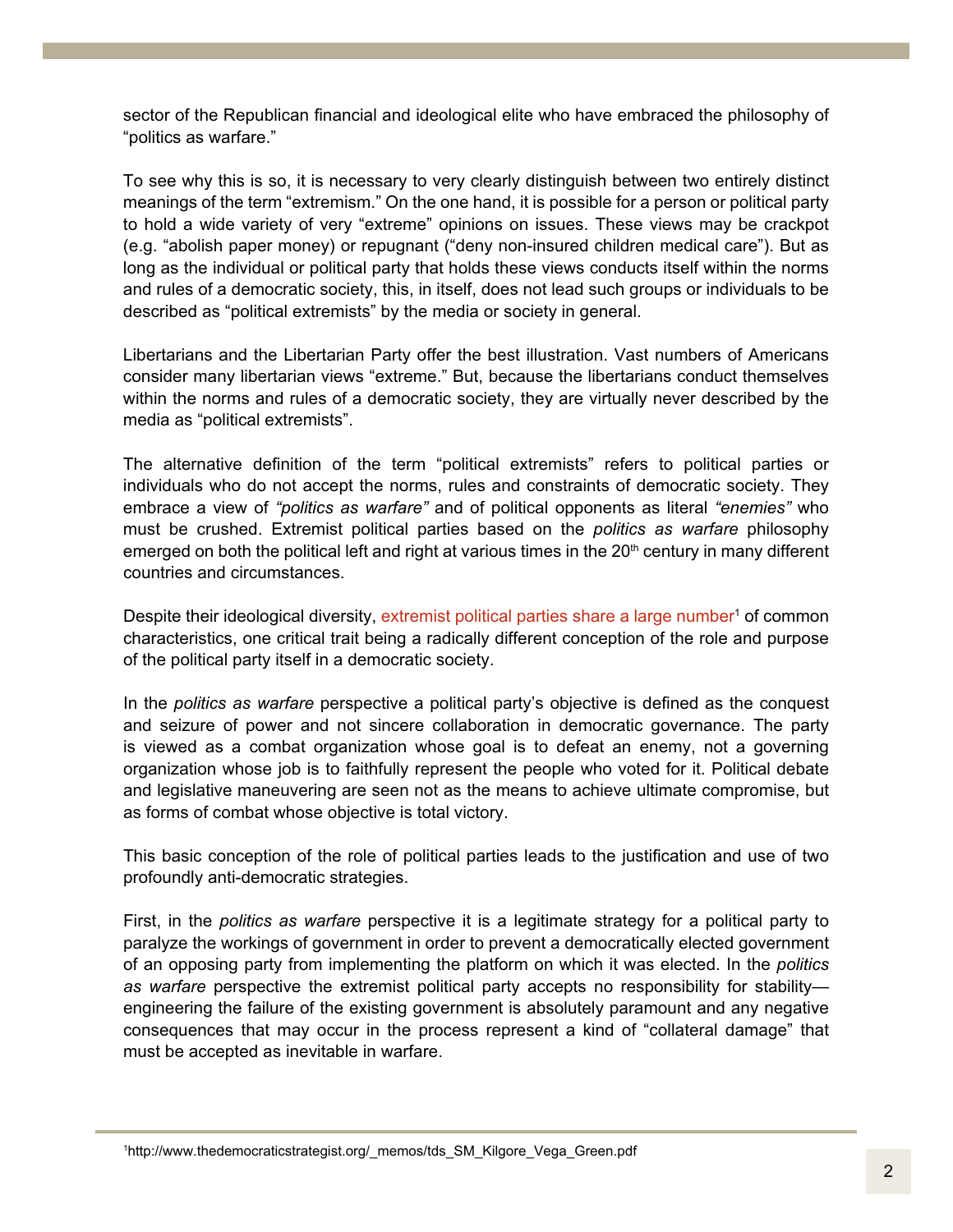Historically, the Republican Party never embraced this strategy at any time during the Democratic administrations of Truman, Kennedy or Carter. The strategy first made its appearance when Newt Gingrich engineered the shutdown of the government in 1994. After Obama's election in 2008 the use of this "paralyze the government" tactic accelerated dramatically with the conversion of the filibuster into a minority veto of virtually all majoritysponsored legislation and a Republican bar to the huge numbers of judicial and administrative appointments. Previous generations of Republicans would have been scandalized by the notion of crippling the administration of justice by leaving courts grotesquely understaffed in order to prevent the appointment of individuals who did not strictly adhere to conservative orthodoxy.

The most dramatic escalation of this approach, however, occurred after the elections of 2010 and was reflected in the rejection of the very substantial reduction in federal spending that Obama offered the Republican house majority. Observers concurred that the deal was far more favorable to conservatives in terms of policy than the deal Ronald Reagan accepted in 1986 on tax reform or that Newt Gingrich accepted on welfare reform in 1995. But public statements by Republican leaders indicated that the deal was rejected in substantial part on the explicitly political grounds that any legislative agreement that produced a "victory" for Obama was unacceptable. In effect, the political objective of weakening the president had actually become a higher priority than the achievement of the most fundamental long-sought conservative policy goals.

It is almost impossible for anyone who does not remember previous eras of American politics to realize how extraordinary this transformation actually is. It would have been literally inconceivable to the Republican senators and congressmen of the 1950s and 1960s.

The second, even more directly and profoundly anti-democratic strategy that directly flows from the *politics as warfare* philosophy is the calculated attempt to disenfranchise likely pro-Democratic voters.

There were no systematic Republican initiatives to disenfranchise voters during the Nixon, Reagan or Gingrich eras. But after the 2008 elections Fox News began promulgating the notion that massive voter fraud had occurred. Fox News featured a video of two members of the New Black Panthers at a single polling site more than 100 times on its national programs, asserting that they had intimidated voters in order to insure Obama's election. Even after it was conclusively demonstrated<sup>2</sup> that sworn eyewitness testimony had been intentionally falsified in order to fabricate this charge, Fox continued to air the accusations and to assert that they were the tip of the iceberg of similar incidents. In parallel, accusations were also made that massive numbers of fraudulent votes had been cast in the election.

The result of these charges was a widespread grass-roots effort by local tea party groups to police polling places and record incidents of intimidation and fraudulent voting during the 2010 elections—an effort that produced *not a single documented case* anywhere in the country. Nonetheless, there is now a major, nationally coordinated and massively funded effort to prevent pro-Democratic constituencies from casting their ballots. TDS managing editor Ed Kilgore accurately summarized the situation as follows: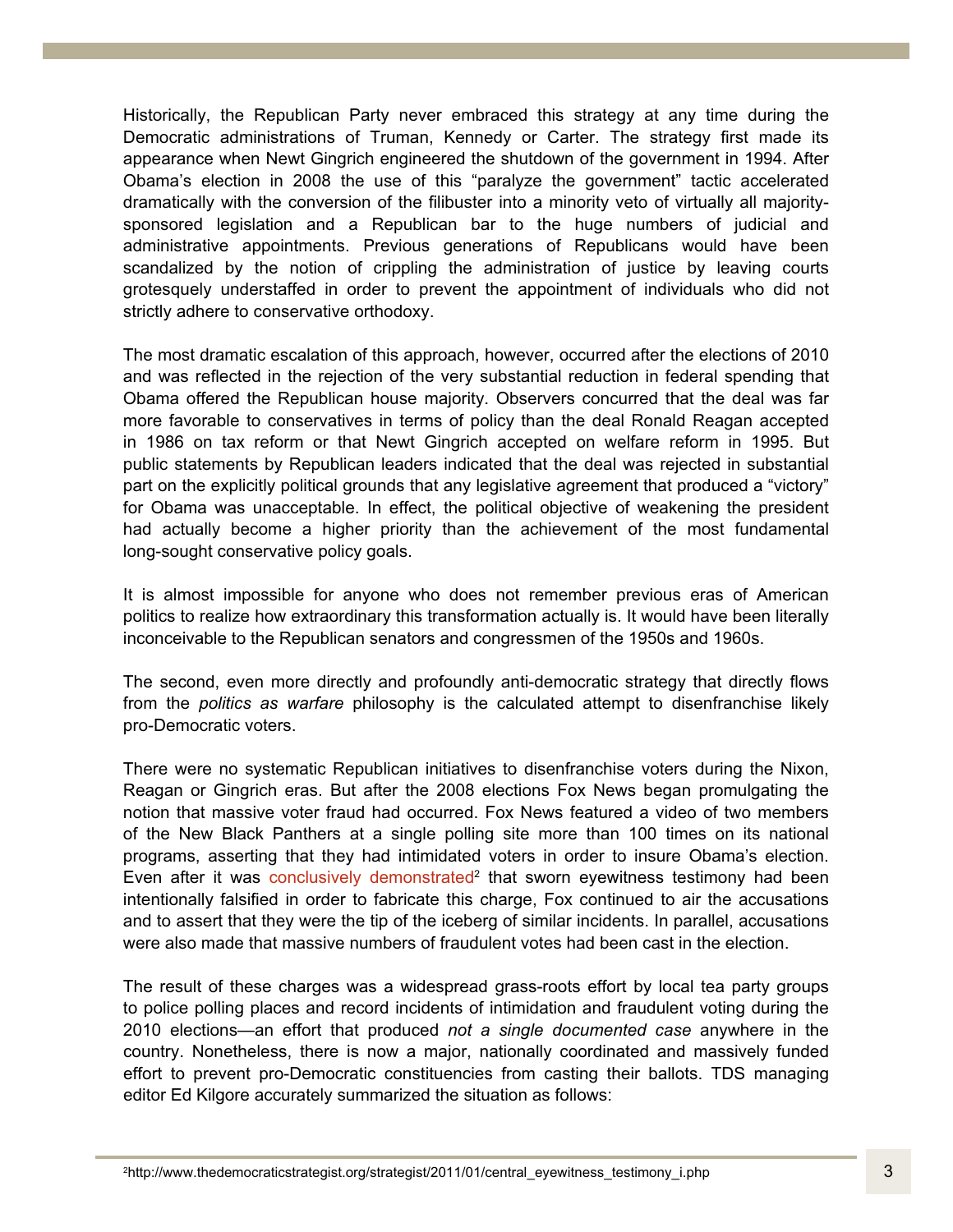In the wake of the 2010 elections, Republican governors and legislatures are engaging in a wave of restrictive voting legislation unlike anything this country has seen since the Voting Rights Act of 1965, which signaled the defeat of the South's long effort to prevent universal suffrage. This wave of activism is too universal to be a coincidence, and too broad to reflect anything other than a general determination to restrict the franchise.

Millions of voters are affected…. As Ari Berman explained in an excellent recent summary of these developments for *Rolling Stone*, restrictive legislation, which has been introduced in 38 states and enacted (so far) in at least 12, can be divided into four main categories: restrictions on voter registration drives by nonpartisan, nonprofit civic and advocacy groups; cutbacks in early voting opportunities; new, burdensome identification requirements for voting; and reinstitution of bans on voting by ex-felons.

While new voter ID laws have clearly been coordinated by the powerful conservative state legislative lobbying network ALEC (American Legislative Exchange Council), other initiatives have spread almost virally. Virtually all of these restrictions demonstrably target segments of the electorate—the very poor, African-Americans and Hispanics, college students, and organizations trying to register all of the above—that tend to vote for Democrats.

In previous decades large sectors of the Republican elite would have been extremely uncomfortable with such measures and a significant group would have been vocally critical. Today, however, there is literally not a single significant figure in the Republican universe who is publicly objecting. The overwhelming influence of Fox News and talk radio have converted the notions that Obama represents a threat as massive as the rise of Hitler did in Germany, and that massive voter fraud is occurring all across the country, into passionately held urban legends that Republican elites no longer dare—or indeed even wish—to challenge.

There are two profoundly disturbing conclusions that must be faced:

First, the paralysis of government and the disenfranchisement of citizens are not "business as usual" for American conservatism. They are not attempts to prevent or reverse the enactment of particular policies and bills to which conservatives object but are rather strategies that strike at the most basic institutions and operations of representative democracy itself. To put it bluntly, they are not the policies of conservatives—they are strategies of political extremism.

Second, these strategies are not the products of a disreputable fringe of grass roots conservative activists, but have been designed, executed, endorsed and financed by a major sector of the Republican and conservative financial and ideological elite. The extraordinary fact that there is no major group or individual within the Republican coalition vocally objecting to these measures, as would have occurred in the past, offers the most